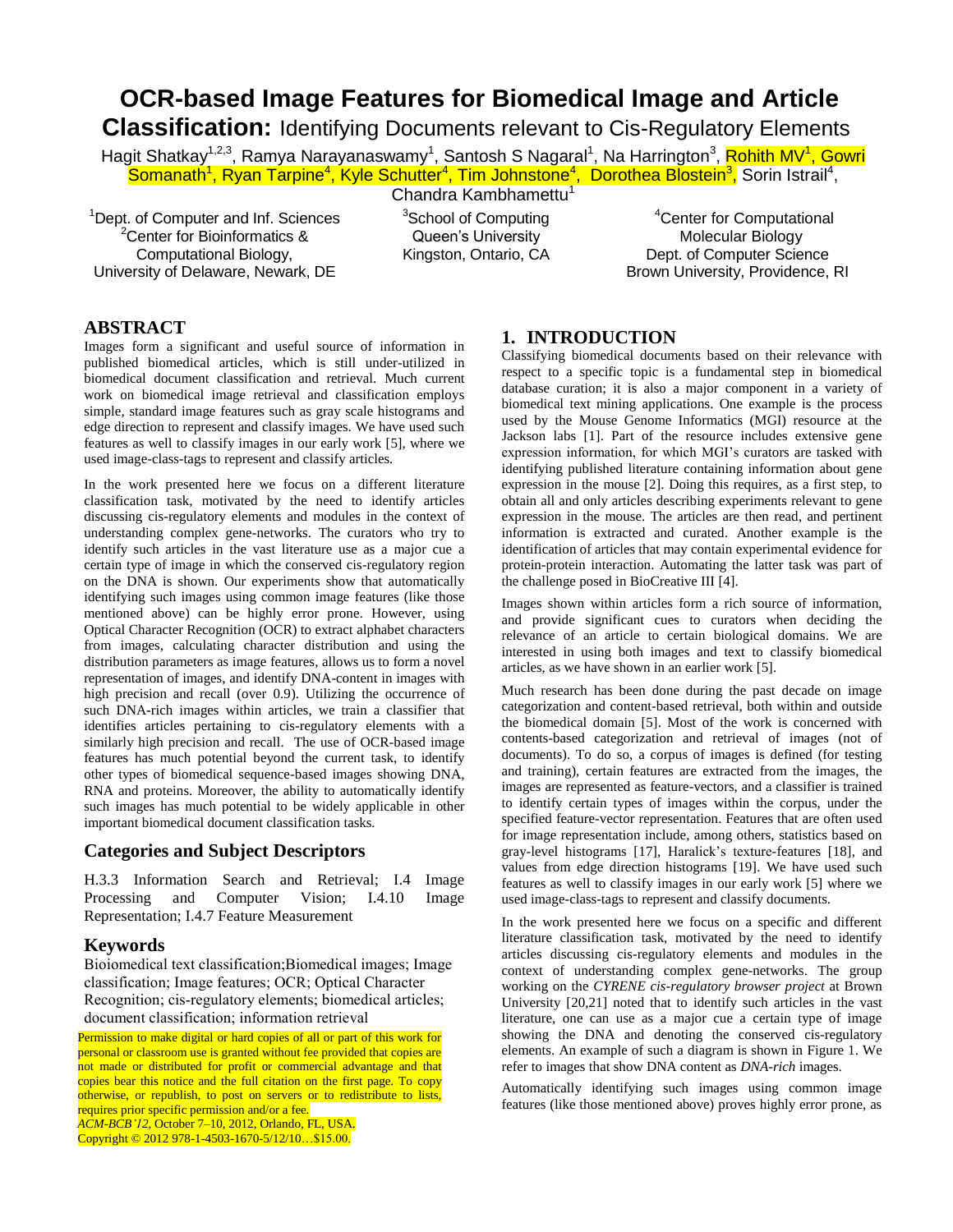

**Figure 1** An example of a DNA-rich diagram of the type that is over-represented in articles discussing cis-regulatory elements. Taken, with permission, from PMID 12972592, Figure 2[. \[22\]](#page-6-14)

our experiments show. However, using Optical Character Recognition (OCR) to extract alphabet characters from images, calculating character distribution and using the distribution parameters as image features, allows us to form a novel representation of images, and identify DNA-content in images with high accuracy. Using such DNA-rich images, we then train a classifier that identifies documents pertaining to cis-regulatory elements or modules with high precision and recall.

While this paper focuses on the specific task of identifying cisregulatory-related publications, the use of OCR as image features has much potential beyond the current task, to identify other types of biomedical sequence-based images, and automatically identifying such images has much potential to be widely applicable in computational biomedicine. Throughout the rest of the paper we describe our approach, experiments and results. Section 2 provides a brief survey on image analysis in biomedical documents highlighting the difference between previous work and the research presented here. Section 3 provides more information about the specific problem we are addressing in the context of the CYRENE project. Section 4 discusses the datasets and the methods we use to process and to represent images and articles. Section 5 presents experiments and results, while Section 6 concludes and outlines future work.

#### **2. BACKGROUND and RELATED WORK**

Among the earliest work on using images within biomedical articles is the research by Murphy et al. [6,7,8,9], which uses image categorization for identifying images and articles discussing protein subcellular localization. They provide an extensive in-depth investigation of a specific task: identifying and interpreting a certain type of microscopy image, characteristic of localization experiments. In their image processing they use standard imagefeatures like the ones mentioned above. Notably their tools are centered around the protein-subcellular-localization task, and not around biomedical text/image retrieval as a whole. Work by Rafkind et al. [\[10\]](#page-6-7) explored retrieval of biomedical images from the literature in a more general context, while work by Shatkay et al. [\[5\]](#page-6-0) started to examine the integration of text and image data for bioemedical document retrieval. Both used similar, standard image features such as gray-scale and edge-direction statistics.

Another area that focuses on image processing is content-based retrieval of medical images and medical documents. In this type of retrieval one may look, for instance, for *all x-ray images of a fractured wrist*, or for all documents that contain such images. The shared tasks of ImageClef [\[11\]](#page-6-8) in the past few years have included challenges of this type, and lead to quite a few systems addressing such challenges [e.g. 12]. Again, typically standard image features like the ones mentioned earlier (texture features, gray-scale-based features etc.) are used to represent the images.

Taking advantage of text that is associated with images for document retrieval or for identifying relevant images typically involved using the text of the figures caption (an idea introduced by Regev et al. [\[23\]\)](#page-6-9) or possibly also the text referencing the image from within the article's body [\[13\].](#page-6-10)

Last, as a way to improve indexing and retrieval of biomedical images, Xu et al. [\[15\]](#page-6-11) and later Rodriguez-Estaban and Iossifov [\[\[16\]](#page-6-12) proposed to use *optical character recognition (OCR)* to extract text from within biomedical images, using the extracted words/terms to index images [\[15\]](#page-6-11) or help classify them [\[\[16\].](#page-6-12) Notably, in contrast to the work presented here, that research viewed OCR as a way to extract text-words associated with images, rather than as an independent source of useful, distributional image-features. This latter idea, which to the best of our knowledge was not pursued before, is the focus of our work as presented here.

**3. The Article Classification Task for CYRENE**

The CYRENE project [20,21] is concerned with obtaining, providing and displaying highly reliable information about cisregulatory genomics and gene regulatory networks (GRN). Two of its components include the cisGRN-Lexicon and the cisGRN-Browser. The lexicon is a database containing high-quality information about the sites, function, operation mechanism and other aspects of cis-regulatory elements, currently including 200 transcription factors encoding genes and 100 other regulatory genes. (Primarily in human, mouse, fruit fly, sea urchin and nematode, with some information pertaining to rat, chicken, and zebrafish). To be included in the lexicon, a regulatory mechanism must adhere to the stringent criteria of experimental validation, invivo. Obtaining such highly reliable information that can be placed in the database requires scanning carefully through the literature, identifying the articles that describe the cis-regulatory mechanisms and the experiments validating them, annotating the relevant information within them, and depositing the information into the database. This paper is concerned with the first step, namely, that of identifying articles that are likely to contain the high-quality information that can be curated into the CYRENE database.

As noted by the group working on creating and curating CYRENE [\[20\],](#page-6-13) (of which RT, KS and SI are a part), the publications in which the most relevant information is typically found often contain certain types of diagrams and graphs (referred to by the team as the *quintessential diagrams* and the *quintessential graphs*). We focus here on the diagrams, which typically display short sequences of DNA, particularly marking the conserved regions, the motifs or the sites involved in the regulatory module described in the paper. Figure 1 shows an example of such an image, taken from one of the papers used to curate information into Cyren[e \[22\].](#page-6-14)

The classification task is thus to identify publications, among a set of candidates already containing basic terms such as "regulation" or published in the relevant journals (such as *Molecular and Cellular Biology*), the documents that are most likely to contain experimentally validated information about cis-regulatory elements and modules. We pursue this task by using both a text-based classifier (briefly mentioned here), and an image-based document classifier, the latter is the main focus of this paper. The data and the methods used for training and testing such a classifier are discussed in the next section.

### **4. DATA and METHODS**

#### **4.1 The Dataset of CYRENE-related Articles**

For the purpose of this work, the CYRENE team of curators has initially identified a set of 271 publications as high-quality articles containing experimentally-validated information about cisregulatory modules. To obtain this set, they read through a subset of publications in a selected set of about 60 journals (primarily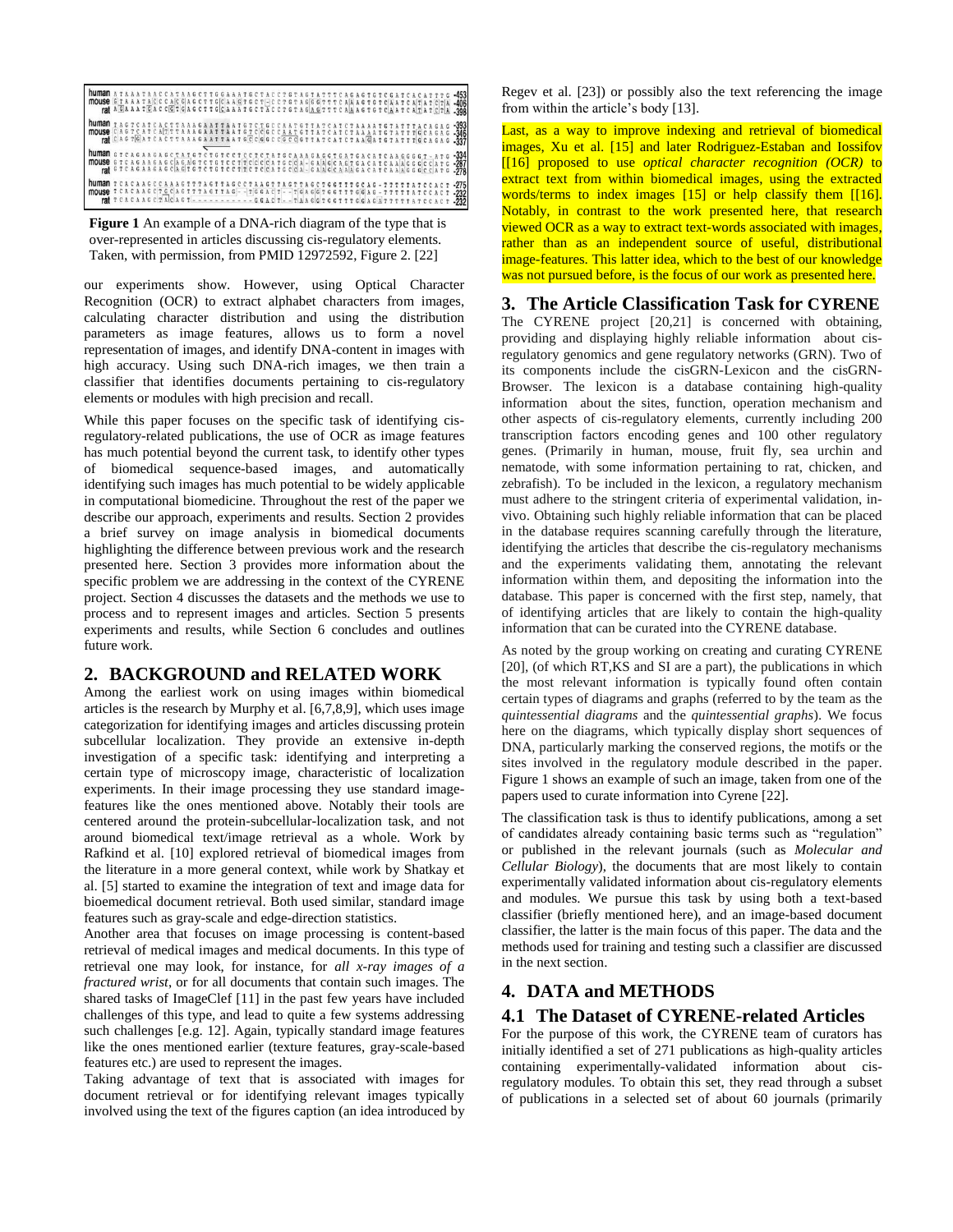drawing on the main journals that publish in the area, including: *The Journal of Biological Chemistry, Molecular and Cellular Biology, Development, Gene & Development, Developmental Biology, The EMBO Journal, Gene, Biochemical and biophysical research communications, PNAS, Nucleic Acids Research*), published after 1985. About 90 of the relevant articles came from the first two journals, and additional 80 came from the next five in the above list. A keyword search (using keywords such as *regulatory, transcription, DNA element, DNA motif*) was applied to the many thousands of resulting articles, to further reduce the set to those articles likely to discuss gene regulation. The resulting set (several thousand articles) was examined by the curators to identify the high-quality articles, namely ones that experimentally validate cis-regulatory modules, forming the set of 271 articles. The latter is the *positive set* or the set of *Relevant* articles for our classification training/testing process.

Many of the remaining published articles were rejected from the CYRENE-relevant dataset without further tracing. A small subset of those irrelevant publications, consisting of 78 articles, were identified and kept by the curators, and were provided as a *negative* set of *Irrelevant* articles. As the resulting overall set is highly unbalanced as far as classification goes, (271 positive examples and 78 negative ones), we selected an additional set of 143 negative examples from the Journal of Molecular Cellular Biology – which is a journal in which close to 20% of the 271 relevant articles were found. The negative documents were selected by going into the same volumes from which relevant articles were obtained, and obtaining 10-20 articles from the same volume that were not judged to be relevant by the curators. By selecting irrelevant articles from the same volume from which relevant articles were selected we ensure that the general discourse and style of writing remains consistent across the relevant and the irrelevant articles. That is, there is no shift in time and in the overall areas of current interest between the corpus of relevant articles and the corpus of irrelevant articles. Such a shift, if existed, would over-simplify the learning task of separating between the relevant and irrelevant sets, as separation could then rely on differences in language and style, as opposed to on the difference in actual contents.

The resulting final set thus consists of 271 positive examples (CYRENE-relevant articles) and 221 negative examples (articles that are irrelevant for CYRENE). The PDF of the complete articles was obtained for 264 of the relevant articles and for 220 of the irrelevant ones. We describe how the documents are used for testing and training an image-based document-classifier in Sec. 4.3.

## **4.2 Images, Image Panels, Representation and Classification**

It has been noted by multiple groups [6,5,13] that figures in biomedical publications often consist of multiple subfigures or *panels,* as shown in Figure 2. Each panel is typically an individual image, and as such, when considering images, we would like to



**Figure 2** An Example of a composite figure, consisting of multiple in Section 5. image panels. Taken, with permission, from PMID 12972592, Fig. 3. [22]

separate figures into individual panels.

To obtain images and image panels from the PDF file we use a tool that we have developed for this purpose, based on the Xerox Rossinante utility [\[24\].](#page-6-15) A full description of this tool and its features is beyond the scope of this paper and will be published separately.

As we noted earlier, image panels containing DNA information, like the one shown in Figure 1, are typically over represented in articles that discuss cis-regulatory modules. As such, we hypothesized that the ability to identify such images automatically, and to identify articles that show an over-abundance of such images would prove helpful in identifying relevant documents for CYRENE database. As before, we refer to this type of image panel, which shows DNA regions, as *DNA-rich image panel*. In order to automatically identify such image panels, we would like to train a classifier that can perform this task, i.e. would distinguish between DNA-rich images and all other images. To achieve this goal we need:

**a**) To obtain a set positive image panels that contain DNA sequences and a set of negative images panels, which do not contain DNA sequences; and

**b**) To represent images using a set of features that would expose the DNA-content. Once such features are identified, all the images in the positive and in the negative set can be represented as a weighted vector of these features, and a classifier that aims to distinguish between the two types of images can be trained and tested.

To achieve the first sub-goal (**a**) above, we identified a set of 88 DNA-rich image panels, and 100 image panels that do not show DNA sequence (although they may show other sequences, such as proteins or RNA). This set of 188 panels is the one to be used for training and testing a classifier that would aim to distinguish between DNA-rich and non-DNA-rich images.

In order to represent images as feature-vectors, so that the panelclassification task could be attempted (aim **b** above), we introduce a novel *OCR-based representation*. To do so, we apply an *optical character recognition* (OCR) tool, ABBYY Finereader [\[25\],](#page-6-16) to all the panels, and obtain all the characters that occur in each panel. We count the number of times each character (A-Z, 0-9, Other) occurs, and represent each panel as a *37-dimentional* feature vector  $\langle w_1...w_{37} \rangle$ , where  $w_i$  denotes the frequency of the *i*<sup>th</sup> character in the panel. An example of the character frequency distribution for two different image panels is illustrated in Figure 3 (in which we only show the first 26 characters A-Z). Panel A in the figure is a DNA-rich panel, and as such its character frequency distribution shows four distinct peaks at A, C, G and T. In contrast, panel B does not display a DNA sequence, and as such its associated character distribution assigns relatively low, similar values to quite a few characters including A, E, I, and L, and low values to C and G. Notably, the overall character-distribution is quite robust to OCR errors, as mis-reading some characters has only a small, local impact on the overall magnitude of character counts and on the distribution as a whole.

We have also experimented with a similar, but more compact representation using a 5-dimensional vector, collapsing all characters except for A, C, G and T, into "Other", while maintaining the frequencies of A, C, G, and T. As our results show, the two representations perform at about the same level in our experiments. For comparison, we have also used a simple grayscale histogram representation of all images and experimented with learning a classifier under this representation, as further discussed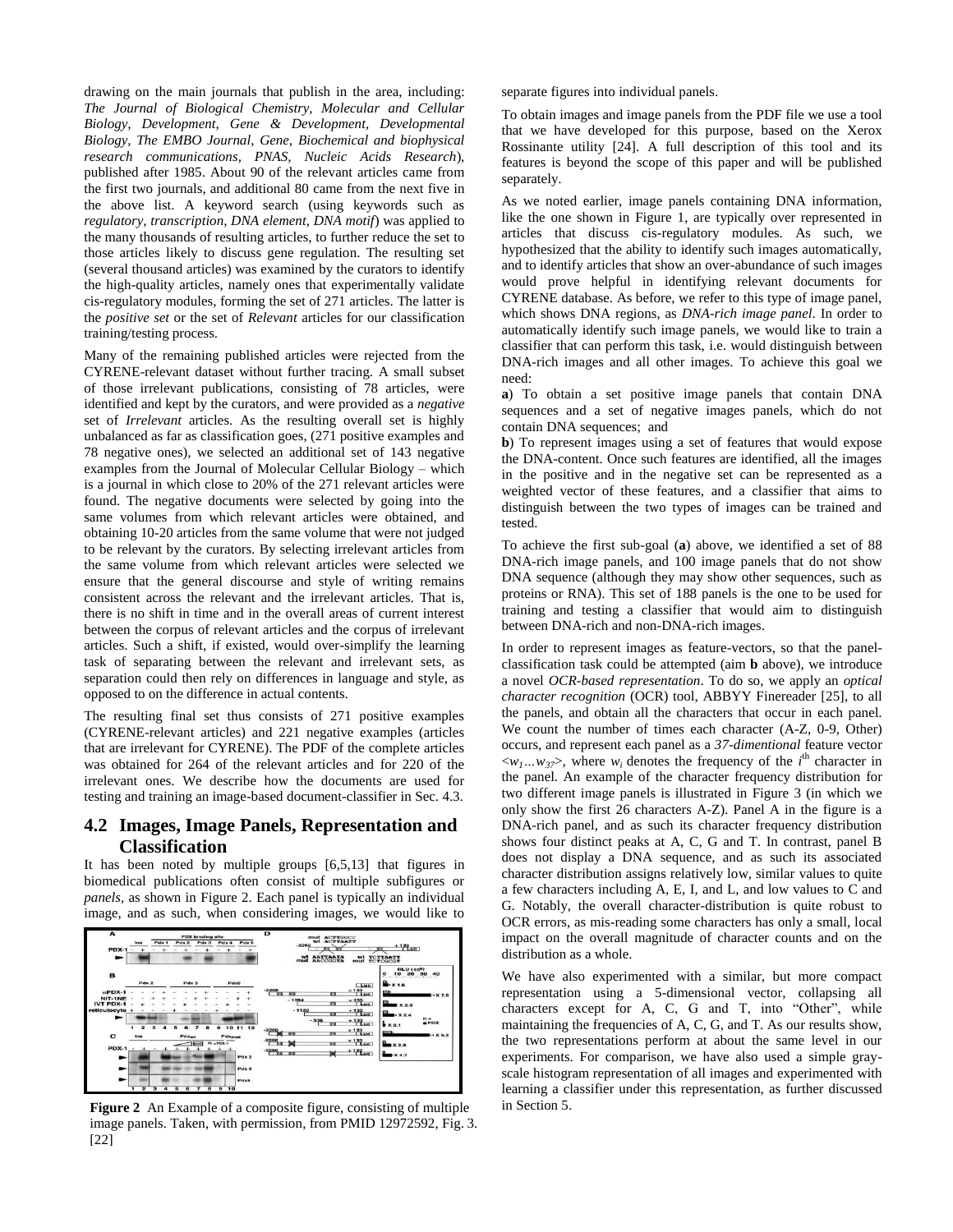

<span id="page-3-0"></span>**Figure 3** An example of two panels, A [\(\[26\],](#page-6-19) Fig. 5b) and B [\(\[27\],](#page-6-20) Fig. 2b); obtained with permission. The respective character frequency distribution (shown only for the letters a-z) is provided below each image. Panel A shows a DNA-rich image, which translates to peaks on A, C, G and T in the character distribution, while panel B does not.

Each of the 188 image panels is represented as such a vector (under either 5-dimensional or 37-dimensional) representation. To train and test classifiers using these representations, we use the standard WEKA tools [\[28\]](#page-6-17) to train and test a decision-tree classifier (the J48 algorithm). Further details regarding these experiments are provided in Section 5.

A summary of the datasets discussed above and their respective sizes is shown in Table 1.

#### **4.3 Articles Representation and Classification**

While the above paragraphs discussed the representation and the classification of image panels, recall that our ultimate goal is to classify published articles based on their relevance (or there lackof) to the CYRENE dataset. The dataset of articles we used consists of 271 positive (relevant) examples, and 221 negative (irrelevant) examples, where we have obtained the full PDF text files for 264 positive and 220 negative articles respectively, as discussed in Section 4.1.

Given an article *d* in the dataset, we create an image-based representation for it, by examining each image panel within the article and tagging it as DNA-rich or non-DNA-rich. While ultimately this step will be done automatically using the classifier trained on image data as described at the end of Section 4.2, in the experiments described here we used manual tagging of the images, to ensure independence between the results reported here for the image-classification step and those reported for the documentclassification step. This issue is revisited in Section 6.

We then count how many panels in the article are DNA-rich and how many are not. For an article  $d$ , let  $A_d$  denote the number of DNA-rich panels in it, and *N<sup>d</sup>* denote the number of non-DNA-rich panels. The article *d* is then represented as a simple 2-dimensional vector of the form:

$$
\langle A_d/(N_d + A_d) ; N_d/(N_d + A_d) \rangle, \quad (Eq. 1)
$$

that is, the article is represented based on the relative frequency of its DNA-rich panels, and its relative frequency of non-DNA-rich panels.

Using this simple representation of all 484 articles for which we have access to the full PDF, we again test and train a decision-tree classifier using the standard WEKA tool[s \[28\].](#page-6-17)

Finally, to compare the image-based classification to a text-based classification, we obtain the title and abstract of each article as they appear in PubMed and represent each article using a set of unigrams and bi-grams derived directly from the resulting corpus of text. Stop-words are excluded, and rare and frequent terms are removed. Moreover, as was done before [\[29\],](#page-6-18) terms that are uninformative for distinguishing between relevant and irrelevant documents (as measured within the *training* set, in each iteration of the cross-validation runs) are removed from the vocabulary.

The vector representation for each article *d* is a simple binary vector of the form  $\langle dt_1, ..., dt_n \rangle$ , where  $dt_i = 1$  if the *i*<sup>th</sup> term in the corpus-vocabulary is present in article *d*, and 0 otherwise.

Given the still relatively large number of features involved in such a representation (about 550 terms per vector), we use the WEKA naïve Bayes rather than decision tree, to train/test a classifier from the text representation of articles.

**Table 1.** Summary of the datasets used for training/testing classifiers. *Positives* are items that satisfy the Dataset condition listed on the left, while *Negatives* are items that do not satisfy the Dataset condition listed on the left.

| <b>Dataset</b>                                       | # Positives | # Negatives | <b>Total</b> |
|------------------------------------------------------|-------------|-------------|--------------|
| <b>CYRENE-related articles</b>                       | 271         | 221         | 492          |
| <b>CYRENE-related articles</b><br>with full-text PDF | 2.64        | 220         | 484          |
| DNA-rich panels                                      | 88          | 100         | 188          |

## **5. EXPERIMENTS and RESULTS**

#### **5.1 Experimental Setting**

Notably, there are two main hypotheses we are examining. The first is whether the OCR-based representation discussed above is indeed an effective representation for automatically distinguishing between DNA-rich image panels and non-DNA-rich panels in articles. The second is whether the proportion of DNA-rich panels within an article can be used as an effective indicator for assessing the article's relevance to the CYRENE dataset.

Accordingly we perform two sets of experiments. The first is concerned with image panel classification using OCR-based representation of image panels. The second is concerned with article classification, using image-based representation of articles. These experiments are described in Sections 5.1.1 and 5.1.2 respectively.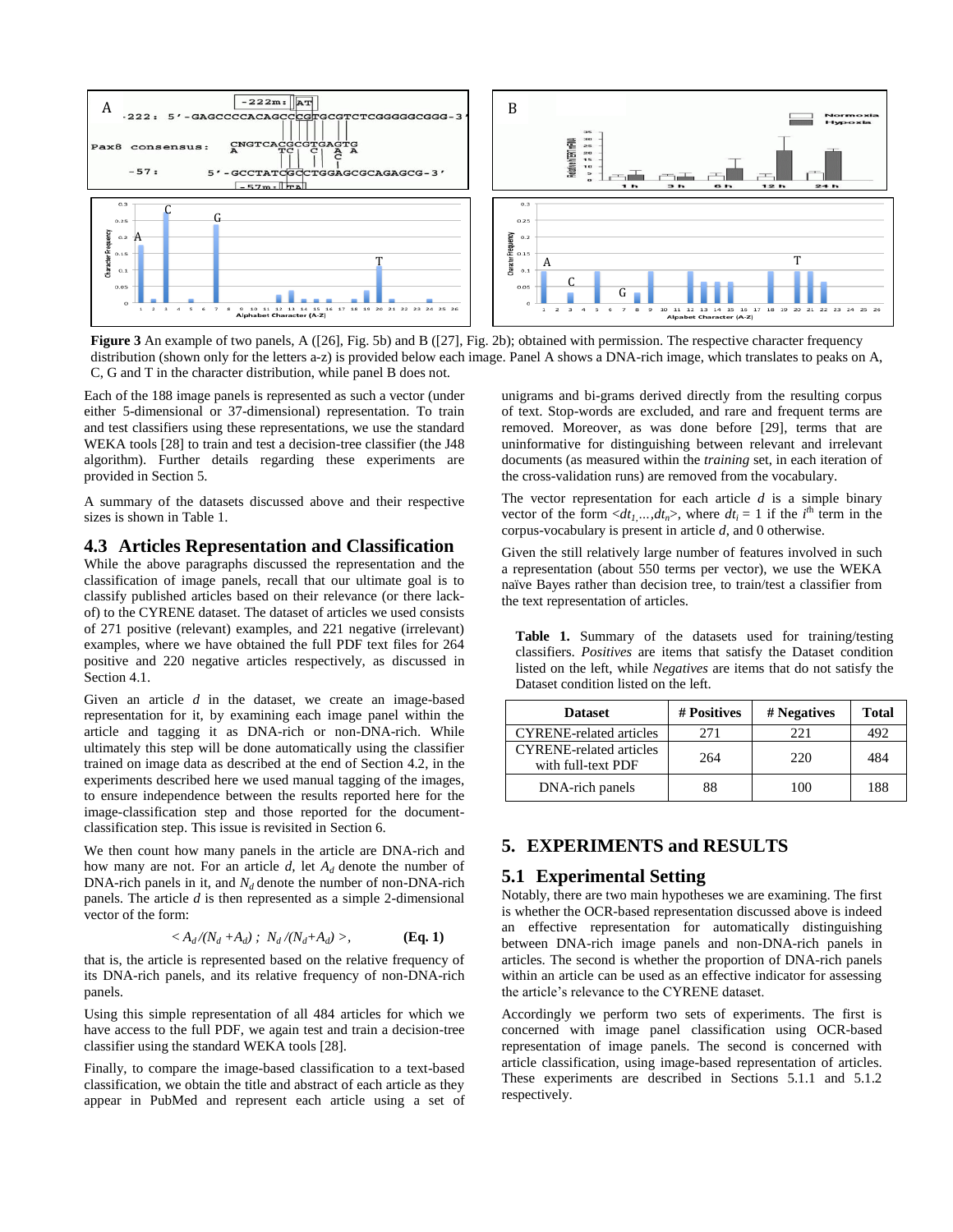#### *5.1.1 Image-Panel Classification using OCR-based Representation*

To evaluate the effectiveness of the OCR-based representation for supporting an automated distinction between DNA-rich and non-DNA-rich image panels, we use the 188 image panels that were manually annotated for this purpose (as discussed in Section 4.2). For each of these image panels we construct three different representations, as follows:

1) A 37-dimentional feature vector  $\langle w_1^p \dots w_{37}^p \rangle$ , where the weight in each of the first 36 positions corresponds to the relative abundance of each of the 36 characters  $(A-Z^1, 0-9)$  in the panel, while the 37<sup>th</sup> position corresponds to the relative abundance of *all other characters* combined. Thus  $w_i^p$  denotes the frequency of the  $i<sup>th</sup>$  character among (A-Z,0-9,*Other*) in the image panel, that is:  $w_i^p = \frac{\text{# of times character } c_i \text{ occurs in panel p}}{\text{# of times } c_i}$ *Total* #*of character occurrences in panel p .*

(See Section 4.2 for further detail and [Figure 3](#page-3-0) for an example).

2) A *5-dimentional* feature vector  $\langle w_1^p ... w_5^p \rangle$ , where the weight in each of the first 4 positions,  $w_1^p \cdot w_4^p$  is the respective frequency of the characters A, C, G and T in the panel p, while  $w_5^p$  is the frequency of all other characters combined.

3) A simple gray-scale histogram representation. That is a 256 dimensional vector  $\langle w_1^p ... w_{256}^p \rangle$ , where the weight  $w_i^p$  is the number of pixels in panel *p* whose intensity level is *i.*

Under each of the representations we use the WEKA [\[28\]](#page-6-17) standard tools to train and test a decision tree classifier, using stratified 5 fold cross validation. Under this setting both the 100 positive examples and the 88 negative examples are partitioned into 5 subsets; 4/5 of both the positive and the negative examples are used for training and 1/5 is left out for testing. The process is iterated 5 times with a different 1/5 of the data being left out at each iteration. To ensure stability of the results, we use five separate complete runs of 5-fold-cross-validation for each of the representations (a total of 25 runs per representation).

#### *5.1.2 Article Classification using image-based Representation*

To evaluate the effectiveness of the image-based representation for supporting an automated distinction between CYRENE-relevant and non-CYRENE-relevant publications, we represent the 484 preclassified articles (264 CYRENE-related, 220 non-CYRENErelated, as discussed in Section 4.1) using the simple 2-dimensional representation described by Eq. 1 in Section 4.1.

We again use the WEKA standard tools for training/testing a decision tree, but this time the classification is of *articles rather than of images*, and the classes are CYRENE-related vs. non-CYRENE-related. As before, we use five separate runs of 5-fold cross validation to ensure stability of the results.

 $\overline{a}$ 

As a point of comparison, we also use a text-based representation of the articles, employing the bag-of-words model of text documents, which is commonly used in information retrieval and document classification applications. The text we use to represent each article is taken only from its title and abstract, rather than the full PDF. This is done for three reasons: 1) The use of full-text leads to very large representations that are both slower to work with and typically lead to sub-optimal results in terms of classification accuracy or clustering coherence. 2) While studies on biomedical *information extraction*, e.g. identifying protein or gene mentions in the literature*,* suggested that using full-text rather than abstracts allows an application to identify more instances to extract, *no similar study* suggests that document classification improves when using larger full-text documents. Our own experience in another curation-related task [\[30\]](#page-6-21) supports the notion that text from title-and-abstract fits well for this type of document-classification application. 3) Full-text versions of the articles are not available in ASCII – only in PDF. Converting from PDF to ASCII text is often error-prone, thus introducing noise as an additional factor to consider in a comparative study. This problem does not arise when using titles and abstracts, as they are readily available as ASCII text.

The titles and the abstracts of all 484 articles – both positive and negative examples – were tokenized to obtain a dictionary of terms consisting of single words (unigrams) and pairs of consecutive words (bigrams), where words were stemmed using the Porter stemmer [\[31\]](#page-6-22) and standard stop-words removed. Rare terms (appearing only in a single article) as well as very frequent ones (occurring in more than 60% of the documents) were also removed. The remaining set of terms was further reduced by selecting only *distinguishing terms.* These are terms whose probability to occur in positive (CYRENE-relevant) articles is statistically significantly different from their probability to occur in negative (non-CYRENE-relevant) articles. Statistical significance of the difference is determined using the Z-score test, as described in our earlier work [\[29\].](#page-6-18) 

The resulting vocabulary of 551 terms is used to represent each article *d* as a 551-dimensional vector of binary values,  $\langle w_1^d \dots w_{551}^d \rangle$ , where  $w_i^d = 1$  if the *i*<sup>th</sup> term, *t<sub>i</sub>*, occurs in document *d, i.e.*  $t_i$   $\hat{I}$  *d,* and  $w_i^d = 0$  otherwise.

As this is a relatively high-dimensional representation, we use the naïve Bayes classifier in the WEKA tools, employing again 5-fold cross validation to train and test the classifier.

#### *5.1.3 Evaluation Measures*

To assess the performance of all the classifiers described above, we use the standard measures widely used for classification evaluation, namely: *Precision, Recall*, *F-measure,* and overall accuracy (*Acc*) as defined below:

Recall=
$$
\frac{TP}{TP + FN}
$$
; Precision= $\frac{TP}{TP + FP}$ ;  
\n $F = \frac{2 \times Precision \times Recall}{Precision + Recall}$ ; Acc= $\frac{TP + TN}{TP + FN + TN + FP}$ 

where *TP, FP, TN*, and *FN* denote the number of true positives, false positives, true negatives and false negatives, respectively. Notably a "positive" instance is a DNA-rich panel for the panelclassification task, while it is a CYRENE-relevant article for the article classification task.

*'*

<sup>1</sup> While we use the upper case notation *A-Z* here, any capital letter  $X$  denotes here an occurrence of either the small  $(x)$  or the capital (*X*) letter within the image; the counts of small and capital occurrences are combined for each letter.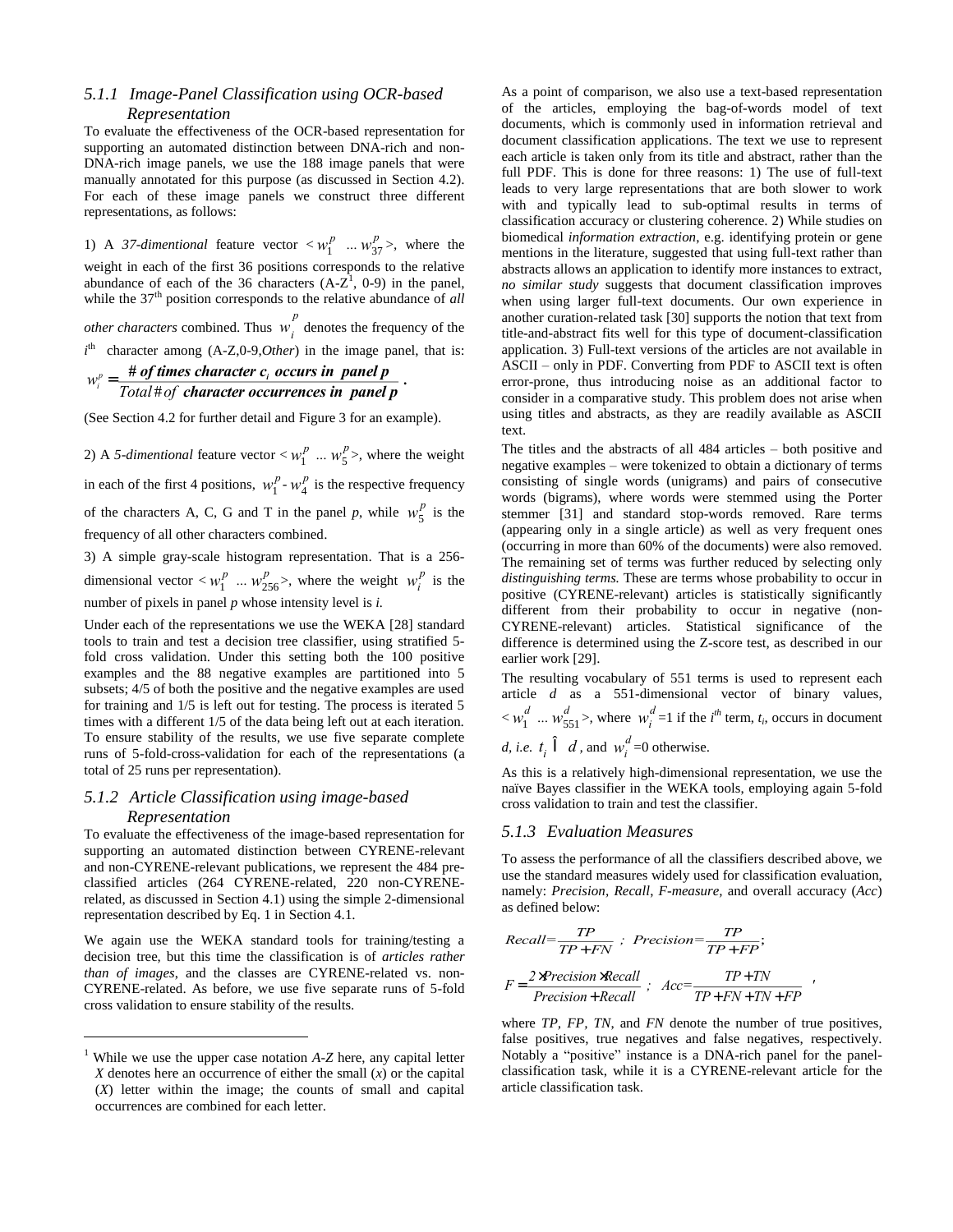## **5.2 Results**

#### *5.2.1 Image-Panel Classification Results*

Table 2 summarizes the average results obtained from running *five* separate panel-classification runs of stratified 5-fold cross validation, under each of the three image-panel representation we have used, as described in Section 5.1.1. The top two rows show the precision, recall, accuracy and F-measure when the OCR-based features are used to represent each image panel. The topmost results are of using a 37-dimensional vector, where the counts for each of the 26 alphabet letter and each digit (0-9) form separate feature values, and the counts for all other non-alphanumeric characters are grouped together into the  $37<sup>th</sup>$  feature value. The middle-row shows the results for a more condensed 5-dimensional representation, where separate counts are calculated only for the letters A,C,G,T, and all other characters are grouped together into a fifth feature.

The average precision for the top two rows is above 0.9 while the average recall is about 0.9 in both cases. While the second row shows slightly higher values than the first, the differences in performance between the two representations are not statistically significant  $(p>>0.1)$ .

In contrast, the third row, where image panels are represented based on their gray-scale histogram, shows a significantly lower performance on all measures. The difference in performance with respect to the top two rows is also extremely statistically significant (p<0.0001, using the two-sample t-test).

**Table 2.** Image-panel classification results, averaged over 5 independent runs of 5-fold cross validation. The top two rows show results (*Precision, Recall, Accuracy and F-measure*) when the panel is represented using OCR-based features, while the bottom row shows results obtained using a gray-scale histogram representation. Standard deviation is shown in parentheses.

| <b>Panel Representation</b> | Avg Prec.<br>(STD) | <b>Avg Recall</b><br>(STD) | Avg Acc.<br>(STD) | Avg F |
|-----------------------------|--------------------|----------------------------|-------------------|-------|
| $OCR: A-Z.0-9$ ; Other      | 0.92(0.015)        | 0.89(0.015)                | 0.91(0.012)       | 0.90  |
| OCR: ACGT; Other            | 0.93(0.006)        | 0.90(0.014)                | 0.92(0.007)       | 0.92  |
| Gray-scale Hist.            | 0.64(0.009)        | 0.66(0.00)                 | 0.67(0.008)       | 0.65  |

#### *5.2.2 Article Classification Results*

Table 3 summarizes the average results obtained from running *five*  separate article-classification runs of stratified 5-fold cross validation, using the image-panel-based representation and the textbased representation of articles. Recall that the image-based representation of an article is simply a 2-dimensional vector containing the proportion of DNA-rich panels and of non-DNArich panels in the article. The text-based representation is a 551 dimesnional vector of 0/1 denoting the absence/presence of each of the 551 distinguishing terms in the article.

**Table 3.** Article classification results, averaged over 5 independent runs of 5-fold cross validation. The top row shows the results from using an imagepanel based representation of each article, i.e. as a 2-dimensional vector representing the proportion of DNA-rich panels and of non-DNA-rich panels. The second row shows the results when using a standard binary term-vector representation, over a set of 551 distinguishing terms.

| <b>Article</b><br><b>Representation</b>             | Avg Prec.<br>(STD) | <b>Avg Recall</b><br>(STD) | Avg Acc.<br>(STD) | Avg F |
|-----------------------------------------------------|--------------------|----------------------------|-------------------|-------|
| Img-panel distribution<br>$(2$ -dimensional vector) | 0.87(0.000)        | 0.89(0.000)                | 0.89(0.000)       | 0.88  |
| Text (551-dimensional<br>vector)                    | 0.82(.057)         | 0.82(.061)                 | 0.80(.043)        | 0.82  |

On the whole, according to all performance measures, the imagebased classifier outperforms the text-based classifier. The differences in Precision, Recall, F-score and Accuracy are visible, and are also highly statistically significant  $(p<0.0001$ , using the two-sample t-test).

While the image-based classifier does show here a better performance than the text-based classifier, we note that this is not the main message this study aims to convey. The results show that despite its simplicity, the image-based classifier performs at a level that is at least comparable to the one demonstrated by a text-based classifier. This relatively high level of performance suggests that our approach to image-based classification can be effective, and can aid in improving current biomedical document classification and retrieval efforts. We further discuss the results and their implications in the next section.

#### **6. DISCUSSION and CONCLUSIONS**

The work we described here presents two main contributions. First, we introduced a new method, based on OCR, to represent biomedical images as distributions of characters. Second, we have demonstrated that through the identification and the use of image types, (in this case DNA-rich images vs non-DNA-rich images), one can represent articles quite simply and effectively in support of biomedical document classification.

In terms of image-representation, the results shown in Section 5.2.1 strongly support the notion that OCR-based character distribution provides a very useful - yet simple - representation of images. The proposed approach is particularly suitable, applicable and significant in the context of biomedical publications, because so much of the data has the form of character sequences (RNA, DNA and proteins – which are readily distinguishable from other images based on character distribution), and so many of the images contain text for a variety of reasons ranging from organ- or cell-labels in fluorescence images, through DNA sequences, to tags and marks on graphs and diagrams.

Moreover, by using the distributional properties of characters in the image – as opposed for instance to extracting complete words from it (which was done by others before  $[15][16]$ ) – the method is robust to the typically noisy OCR process. Missing or mis-reading a few characters in an image is very unlikely to have a strong impact on the overall distribution of characters obtained from the image.

In terms of article-representation and classification, this work continues along the lines of our own work [5,14] and that by others [e.g. 10], suggesting that defining types of images and being able to automatically identify images of certain types within articles is useful not only for image retrieval in-and-of itself, but also as a basis for document classification.

The methods and the results presented here will benefit from further exploration of the possible variants in the specific choice of vector representations, classifiers and even evaluation measures, which we plan to do as the next step in this work.

As we have noted in Section 4.3, the image-based article representation, used for the article-classification task presented here, relied on the manual tagging of the DNA-rich images, rather than on automated tagging by the image-classifier. We used manual tagging of images to ensure that we indeed focus in that part of the work on the merits and shortcomings of the *article*-representation and classification, rather than on the possible issues involved in the image-classification step. Therefore, another important direction to